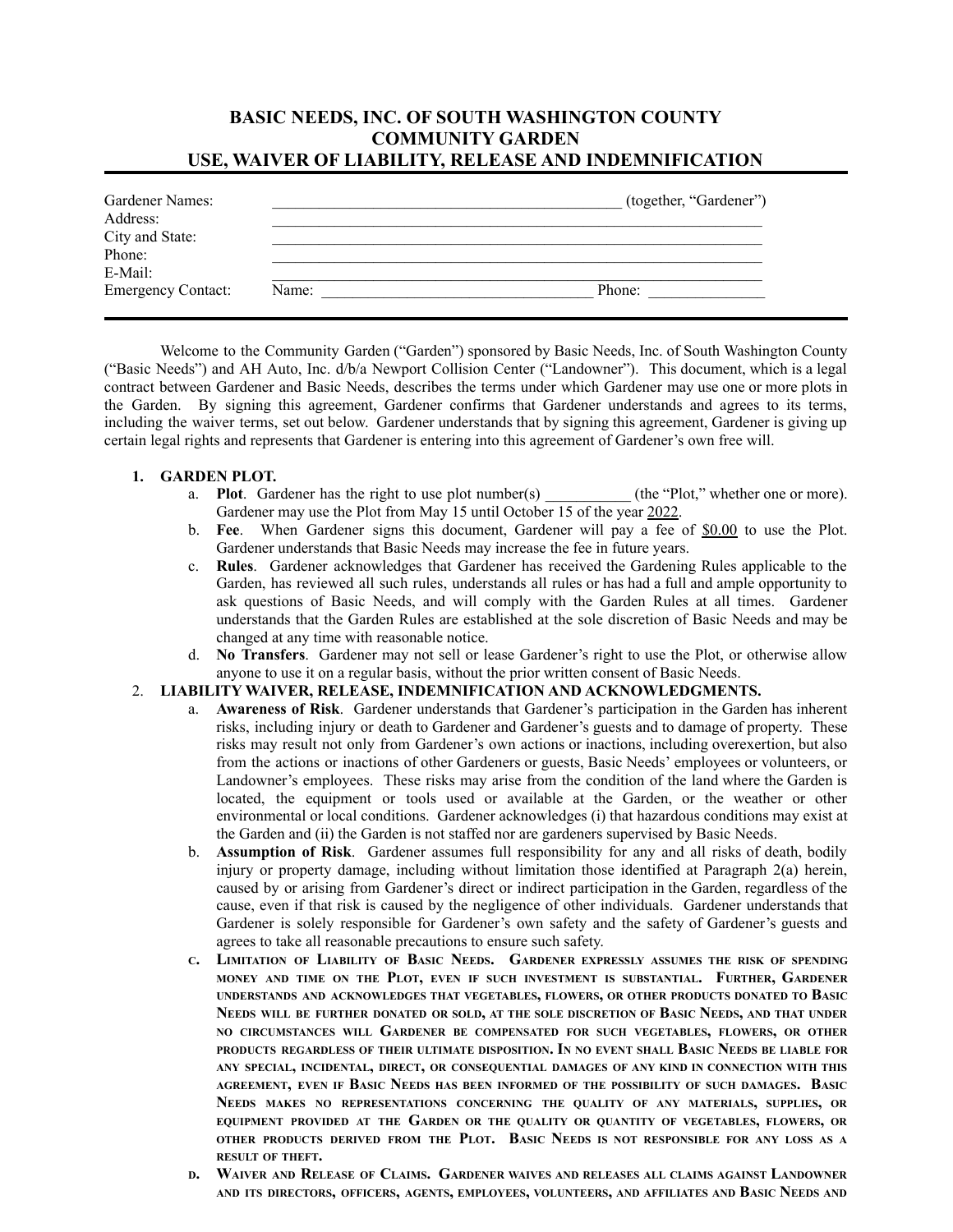**ITS DIRECTORS, OFFICERS, AGENTS, EMPLOYEES, VOLUNTEERS, AND AFFILIATES (TOGETHER, THE** "RELEASED PARTIES"), WHETHER EXISTING NOW OR ARISING IN THE FUTURE, FOR ANY AND ALL LIABILITY, LOSS, DAMAGE, AND CLAIMS RESULTING FROM OR ARISING OUT OF GARDENER'S USE OF THE GARDEN **EXCEPT THAT GARDENER DOES NOT WAIVE CLAIMS ARISING FROM THE WILLFUL MISCONDUCT OR GROSS NEGLIGENCE OF BASIC NEEDS OR LANDOWNER.**

<sup>E</sup>. **INDEMNIFICATION. GARDENER WILL INDEMNIFY AND HOLD HARMLESS THE RELEASED PARTIES FROM AND** AGAINST ANY AND ALL CLAIMS, LIABILITIES, LOSSES, DAMAGES, EXPENSES, AND ATTORNEY FEES (TOGETHER, "LOSSES") WHICH ARISE FROM (I) GARDENER'S OR GARDENER'S GUEST'S ACTS OR OMISSIONS RELATED TO **THE USE OF THE GARDEN OR (II) GARDENER'<sup>S</sup> BREACH OF THIS AGREEMENT.**

#### **3. TERMINATION.**

- a. **Violation of Garden Rules**. Basic Needs may terminate Gardener's right to use the Plot at any time if Gardener fails to comply with this agreement or with the Garden Rules.
- b. **Termination of Lease**. Gardener's right to use the Plot terminates upon the termination of the lease between Basic Needs and Landowner.
- c. **Personal License; No Refunds or Other Payments**. Gardener acknowledges that Gardener's right to use the Plot is a license, personal to Gardener, that is revocable by Basic Needs. Gardener understands that Gardener will not receive a refund, reimbursement of expenses, or other payment as a result of the termination of this agreement or Gardener's license to use the Plot.

#### 4. **OTHER PROVISIONS.**

- a. **Entire Agreement, Severability, Modification**. This agreement, together with the Garden Rules, comprises the complete agreement between Gardener and Basic Needs concerning the Garden and supersedes any prior documents or discussions relating to the subject matter or this agreement. If any provision of this agreement is held invalid or unenforceable, the other provisions will remain effective, and the invalid or unenforceable provision will be considered modified so that it is valid and enforceable to the maximum extent permitted by law. This agreement may be modified only as stated in a written document signed by both Gardener and Basic Needs.
- b. **Multiple Counterparts**. This Agreement may be executed in any number of counterparts, each of which when so executed and delivered will be deemed an original, and all of which together shall constitute one and the same agreement.
- c. **Assignability; Third-Party Beneficiaries**. This the rights and obligations of the parties under this agreement shall be binding upon and inure to the benefit of the parties' respective successors, assigns, heirs, executors, administrators and legal representatives. Landowner and each Released Party are third-party beneficiaries of Paragraph 2(d)-(e) of this agreement.

#### **GARDENER:**

### **BASIC NEEDS:**

| Signature | Signature |
|-----------|-----------|
| Signature | Title     |
| Date:     | Date:     |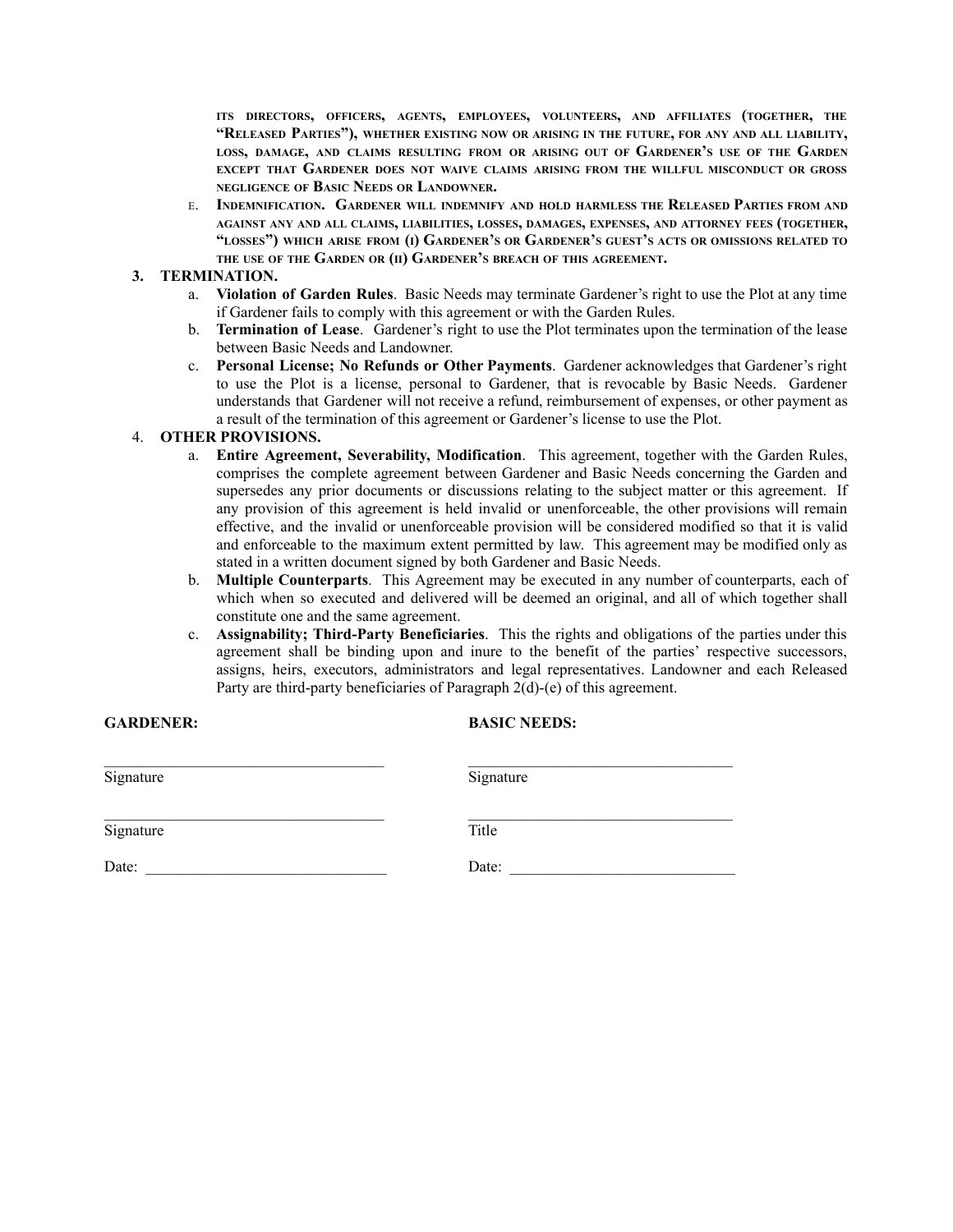## **Community Garden Rules**

Growing for Good Community Garden (the "Garden"), sponsored by Basic Needs, Inc. of South Washington County (the "Company"), is a space for gardening, education, and community service intended to provide a local source of organic food for the community.

All participants must agree to abide by the following rules as a condition to accessing the Garden unsupervised:

- 1. **Permissible Plants and Timing**. Participants may plant fruits, vegetables, herbs, and/or flowers. Participants may not grow illegal plants, controlled substances, shrubs, or trees. Participants must plant in each plot by May 31 unless they have prior written consent from the Company. All plots must be cleared by October 15. Any and all materials remaining in the Garden on October 15 are forfeited and may be destroyed, retained, or otherwise disposed of, all in the Company's sole discretion.
- 2. **Harvesting**. All crops must be harvested when ripe. Participants should contact the Company if they do not wish to personally consume all ripe produce. The Company reserves the right to distribute excess harvest in any manner that it, in its sole discretion, deems advisable.
- 3. **Abandoned Plots**. A plot will be deemed abandoned if (i) it is not planted by May 31; (ii) it shows signs of inadequate maintenance or attention, including but not limited to excessive weeds, untended plants, overripe or rotting produce; or (iii) the participant does not timely respond to the Company's communications.
- 4. **Garden Maintenance and Trash Removal**. Participants must remove all trash, grass, weeds, and debris from all Garden areas, including but not limited to walkways (use composting bins). Participants must ensure that their plants and associated products (i.e., tomato cages) remain within the boundaries of their plot(s) only. Participants may not permit their plants to vine into the aisles or other plots. Participants must devote reasonable time to maintain and/or improve the Garden throughout the year as requested by the Company. Participants must immediately inform the Company of any hazards or needs for maintenance.
- 5. **Tools, Equipment, Water**. Unless otherwise provided at the Garden, participants must pails for watering to the Garden to provide for the needs of their plot(s). Participants must provide their own tools, which are not permitted to be stored at the Garden.
- 6. **Respecting Others**. Participants may only use organic gardening methods. Participants may not use fertilizers or other chemicals that might in any way affect other plots or the Garden. Participants may only place compostable materials generated from the Garden into compost bins unless otherwise approved in advance by the Company. Participants may not dispose of weeds, produce, trash, or other debris in the plot of another participant or in any other area of the Garden. Participants may not damage, cut, destroy, or harvest any plant not located in the participant's own plot(s).